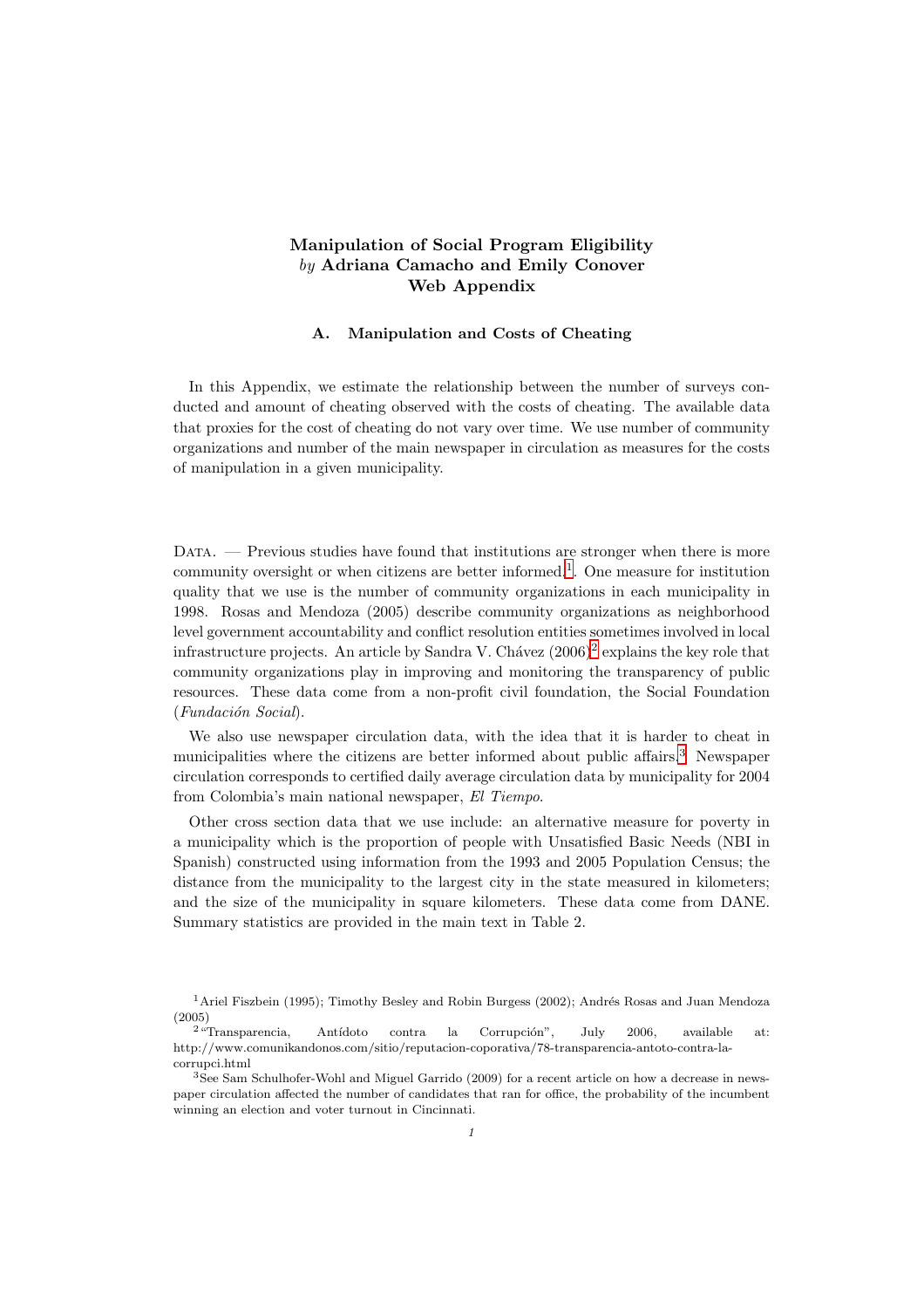EMPIRICAL FINDINGS. — The equation we use to determine whether the proportion of surveys is smaller when the costs of cheating are higher has the following form:

<span id="page-1-1"></span>(A1) proportion\_surveys<sub>jt</sub> = 
$$
\alpha + \beta_1 \text{costs}_j + \beta_2 \text{lnpop}_{jt} + \beta_3 \text{demography}_{jt}
$$
  
+  $\beta_4 \text{geography}_j + \eta_t + \epsilon_{jt}$ 

Where the dependent variable *proportion\_surveys*, is the fraction of annual surveys conducted in the 6 months prior to the election. *costs* is either the number of community organizations or the daily average newspaper circulation from May to October in each municipality.[4](#page-1-0)

The equation we use to determine whether the size of the discontinuity is smaller when the costs of cheating are higher has the following form:

(A2) *discontinuity<sub>jt</sub>* = 
$$
\alpha + \beta_1 \text{costs}_j + \beta_2 \text{lnpop}_{jt} + \beta_3 \text{demography}_{jt}
$$
  
+  $\beta_4 \text{geography}_j + \eta_t + \epsilon_{jt}$ 

Where the dependent variable *discontinuity*, again proxies for the amount of cheating in a municipality. costs are defined as in equation [A1.](#page-1-1)

A concern about running a cross section regression is that the mode of the score distribution is centered at a different point for each municipality depending on its wealth level. In the variable demography we control for differences in poverty rates across municipalities by including a measure of the proportion of people with unsatisfied basic needs calculated from the 1993 and 2005 population census. We also included in all regressions a measure of the size of the population lnpop, and the proportion of urban population in each municipality. To control for the possibility that more remote areas could have more cheating because of weaker presence of the state, we included the distance to the largest city in the *departamento* (state). Also in the geography variable we included the surface area of the municipality. We expect to see that municipalities with better monitoring institutions have less cheating. For these regressions we used the same years that we used in the main results: 1997, 2000 and 2003.

We report standardized results. We find that the coefficients have the expected signs, consistent with the idea that better monitoring is associated with a lower fraction of surveys in the 6 months before the election and less cheating in municipalities around election times. Columns (1)-(4) of Table [A1](#page-2-0) indicate that a standard deviation increase in the number of community organizations or newspaper circulation  $(s.d. = 325$  and 3154 respectively) are associated with a lower fraction of surveys conducted before the elections of 0.03 of a standard deviation. Columns (1)-(4) of Table [A2](#page-3-0) use the fraction of surveys three points below and above the threshold, while columns  $(5)-(8)$  use the fraction of surveys 5 points below and above the threshold. The results indicate that a standard deviation increase in the number of community organizations (newspaper

<span id="page-1-0"></span><sup>&</sup>lt;sup>4</sup>We use data from May to October because this would correspond to the period six months before the mayoral elections.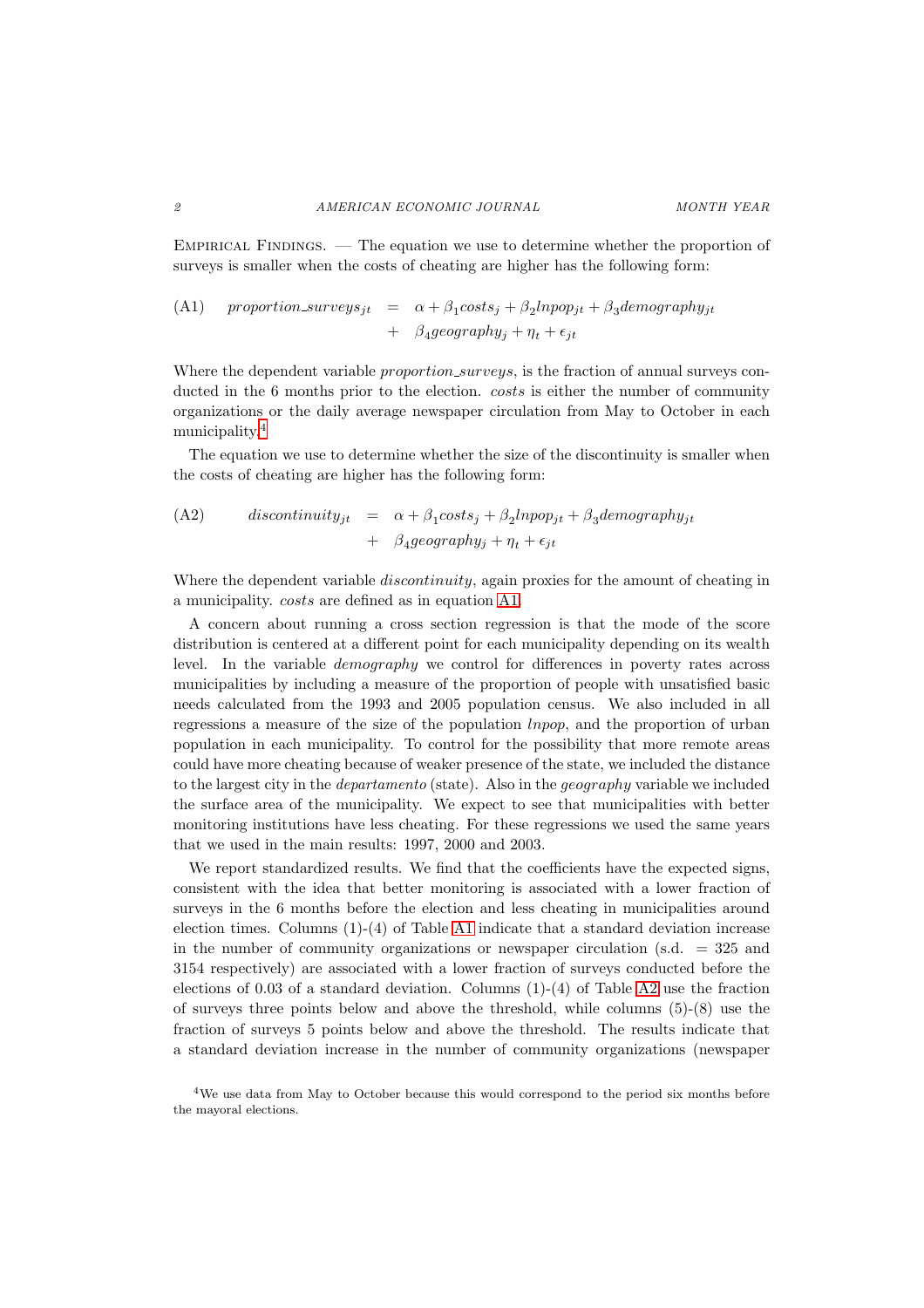circulation) are associated with a lower percent of interviews three points below the threshold relative to three points above the threshold of 0.026 (0.035) of a standard deviation. The corresponding numbers for five points below the threshold are 0.05 and 0.06 for community organization and newspaper circulation respectively. Also, consistent with the model prediction we see that there is an inverse relation between the discontinuity at the threshold and the proportion of poor in a municipality in Table [A2.](#page-3-0)

| Dependent variable:   | Proportion of surveys |                   |                   |             |
|-----------------------|-----------------------|-------------------|-------------------|-------------|
|                       | (1)                   | $\left( 2\right)$ | $\left( 3\right)$ | (4)         |
| Number of community   | $-0.032***$           | $-0.034***$       |                   |             |
| organizations         | [0.010]               | [0.010]           |                   |             |
| Newspaper circulation |                       |                   | $-0.034***$       | $-0.035***$ |
|                       |                       |                   | [0.012]           | [0.012]     |
| Proportion of poor    | 0.030                 | 0.049             | 0.022             | 0.046       |
|                       | [0.031]               | [0.037]           | [0.039]           | [0.046]     |
| Log Population        | 0.050                 | $0.060*$          | 0.046             | 0.048       |
|                       | [0.035]               | [0.036]           | [0.045]           | [0.047]     |
| Year effects          | Yes                   | Yes               | Yes               | Yes         |
| Demography controls   | Yes                   | Yes               | Yes               | Yes         |
| Geography controls    |                       | Yes               |                   | Yes         |
| Observations          | 1295                  | 1295              | 853               | 853         |
| R-squared             | 0.07                  | 0.07              | 0.07              | 0.07        |

<span id="page-2-0"></span>Table A1—Number of Surveys and Costs of Cheating (Cross Section)

Note: Robust standard errors in brackets. \* significant at 10%; \*\* significant at 5%; \*\*\* significant at 1%. All regressions include an intercept term and report standardized results. The dependent variable is the fraction of annual surveys conducted in the 6 months prior to the election during election years. Demography controls include proportion urban population and proportion poor population using a measure for unsatisfied basic needs from the 1993 and 2005 Population Census. Geography controls include distance to the largest city (capital) in the departamento (state) and municipality surface area.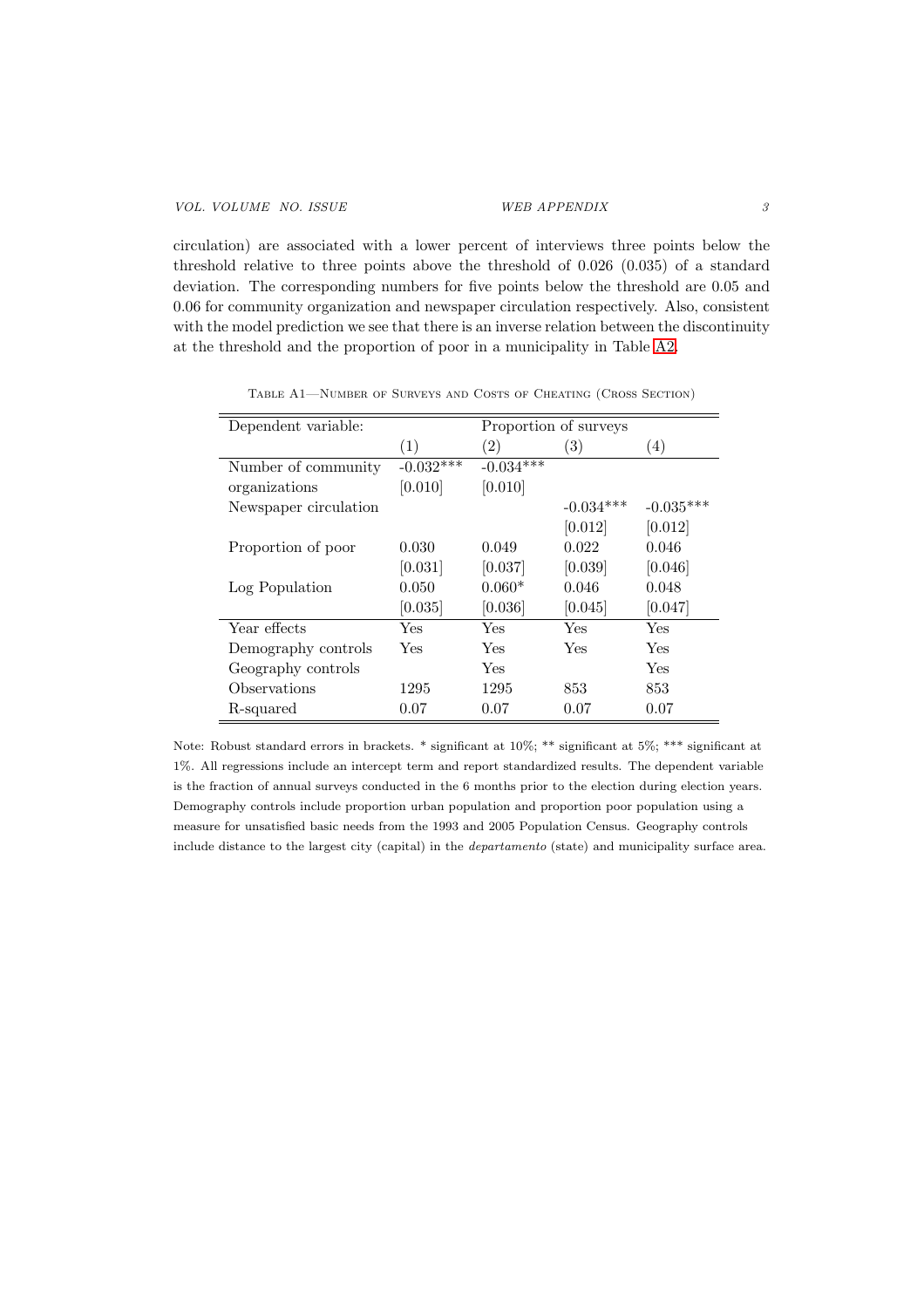<span id="page-3-0"></span>

|  | Dependent variable:                                                                                                                                                                                                                                                                                                                                                                                                                                                                                                                                                                                                                                                                                                                                                                                                                                          | discontinuity $+/- 3$ points |           | discontinuity $+/- 5$ points |            |             |             |             |             |
|--|--------------------------------------------------------------------------------------------------------------------------------------------------------------------------------------------------------------------------------------------------------------------------------------------------------------------------------------------------------------------------------------------------------------------------------------------------------------------------------------------------------------------------------------------------------------------------------------------------------------------------------------------------------------------------------------------------------------------------------------------------------------------------------------------------------------------------------------------------------------|------------------------------|-----------|------------------------------|------------|-------------|-------------|-------------|-------------|
|  |                                                                                                                                                                                                                                                                                                                                                                                                                                                                                                                                                                                                                                                                                                                                                                                                                                                              | (1)                          | (2)       | (3)                          | (4)        | (5)         | (6)         | (7)         | (8)         |
|  | Number of community                                                                                                                                                                                                                                                                                                                                                                                                                                                                                                                                                                                                                                                                                                                                                                                                                                          | $-0.027**$                   | $-0.025*$ |                              |            | $-0.051***$ | $-0.050***$ |             |             |
|  | organizations                                                                                                                                                                                                                                                                                                                                                                                                                                                                                                                                                                                                                                                                                                                                                                                                                                                | [0.013]                      | [0.013]   |                              |            | [0.017]     | [0.017]     |             |             |
|  | Newspaper circulation                                                                                                                                                                                                                                                                                                                                                                                                                                                                                                                                                                                                                                                                                                                                                                                                                                        |                              |           | $-0.036**$                   | $-0.034**$ |             |             | $-0.065***$ | $-0.063***$ |
|  |                                                                                                                                                                                                                                                                                                                                                                                                                                                                                                                                                                                                                                                                                                                                                                                                                                                              |                              |           | [0.014]                      | [0.014]    |             |             | [0.021]     | [0.021]     |
|  | Proportion of poor                                                                                                                                                                                                                                                                                                                                                                                                                                                                                                                                                                                                                                                                                                                                                                                                                                           | $-0.079$                     | $-0.102*$ | $-0.126**$                   | $-0.156**$ | $-0.060$    | $-0.070$    | $-0.072$    | $-0.083$    |
|  |                                                                                                                                                                                                                                                                                                                                                                                                                                                                                                                                                                                                                                                                                                                                                                                                                                                              | [0.048]                      | [0.052]   | [0.056]                      | [0.061]    | [0.056]     | [0.055]     | [0.074]     | [0.070]     |
|  | Log Population                                                                                                                                                                                                                                                                                                                                                                                                                                                                                                                                                                                                                                                                                                                                                                                                                                               | $-0.071$                     | $-0.063$  | $-0.052$                     | $-0.037$   | 0.026       | 0.040       | 0.045       | 0.071       |
|  |                                                                                                                                                                                                                                                                                                                                                                                                                                                                                                                                                                                                                                                                                                                                                                                                                                                              | [0.061]                      | [0.063]   | [0.071]                      | [0.075]    | [0.068]     | [0.071]     | [0.080]     | [0.088]     |
|  | Year effects                                                                                                                                                                                                                                                                                                                                                                                                                                                                                                                                                                                                                                                                                                                                                                                                                                                 | Yes                          | Yes       | Yes                          | Yes        | Yes         | Yes         | Yes         | Yes         |
|  | Demography controls                                                                                                                                                                                                                                                                                                                                                                                                                                                                                                                                                                                                                                                                                                                                                                                                                                          | Yes                          | Yes       | Yes                          | Yes        | Yes         | Yes         | Yes         | Yes         |
|  | Geography controls                                                                                                                                                                                                                                                                                                                                                                                                                                                                                                                                                                                                                                                                                                                                                                                                                                           |                              | Yes       |                              | Yes        |             | Yes         |             | Yes         |
|  | Observations                                                                                                                                                                                                                                                                                                                                                                                                                                                                                                                                                                                                                                                                                                                                                                                                                                                 | 669                          | 669       | 513                          | 513        | 669         | 669         | 513         | 513         |
|  | R-squared                                                                                                                                                                                                                                                                                                                                                                                                                                                                                                                                                                                                                                                                                                                                                                                                                                                    | 0.02                         | 0.02      | 0.03                         | 0.04       | 0.02        | 0.03        | 0.04        | 0.05        |
|  | Note: Robust standard errors in brackets. * significant at 10%; ** significant at 5%; *** significant at 1%. All regressions include an intercept term and<br>report standardized results. The dependent variable is the difference in the fraction of interviews 3 and 5 points before the threshold relative to the same<br>points after the threshold divided by the number of points, using data for the 6 months prior to the election during election years. The closer to 0 the<br>smaller the discontinuity at the threshold. Demography controls include proportion urban population and proportion poor population using a measure<br>for unsatisfied basic needs from the 1993 and 2005 Population Census. Geography controls include distance to the largest city (capital) in the<br><i>departamento</i> (state) and municipality surface area. |                              |           |                              |            |             |             |             |             |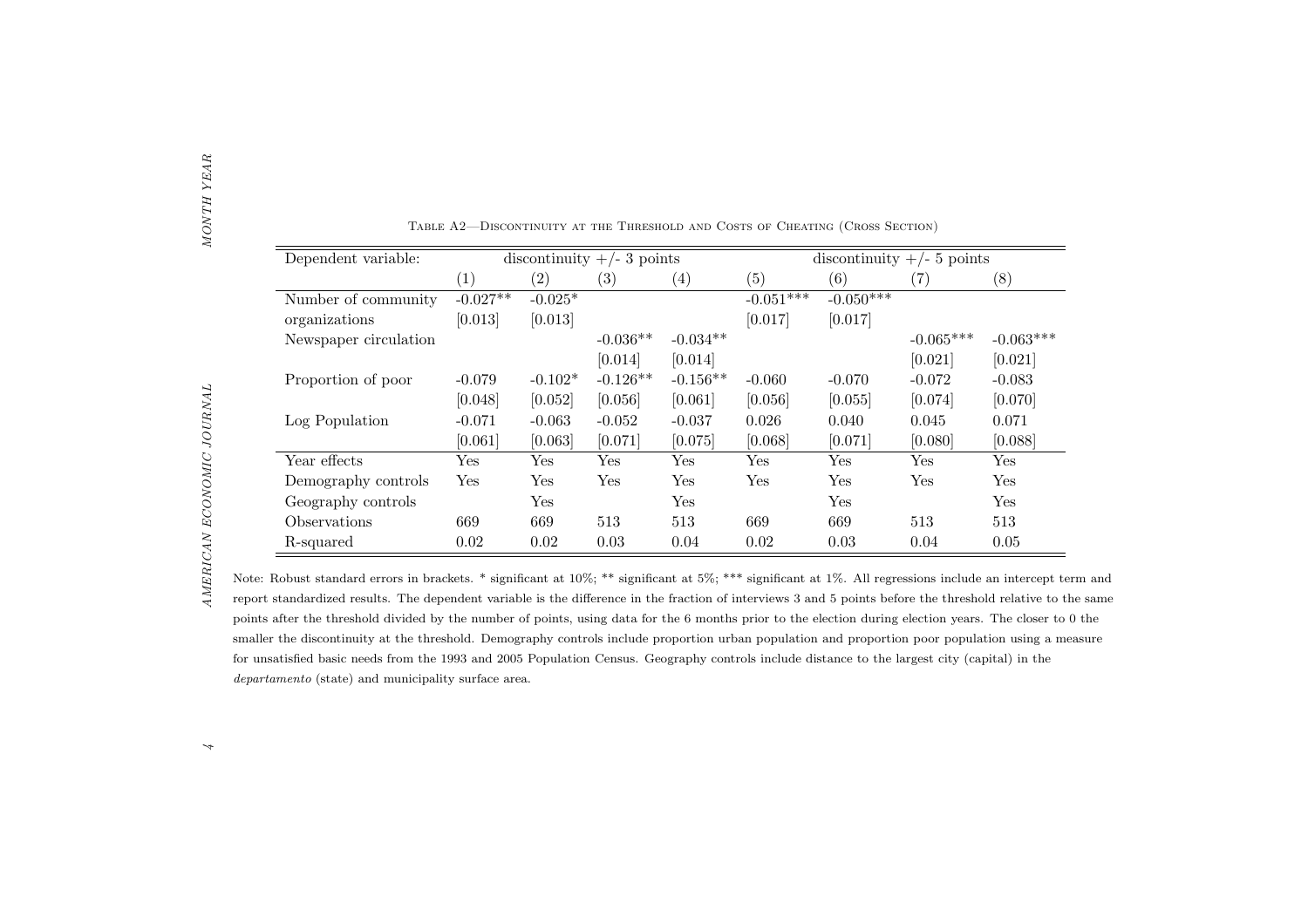### B. Expansion on Alternative Explanations for Patterns in the Score Distribution

Score Algorithm. — The Figure below plots the simulated number of possible combinations for each score. The score algorithm takes information from approximately 24 questions. The answers are then used to compute sub-scores for each of the four components. There are 384 possible combinations in the education component, 1008 in the demographic, 90 in utilities, and 480 in the dwelling component for a total of approximately 16 billion possible combinations of answers. The maximum number of combinations is around 600 million for a score of 50. The minimum is 1 for a score of 100. Figure [B1](#page-4-0) shows that the simulated distribution does not exhibit a discontinuity at the eligibility threshold or anywhere else.<sup>[5](#page-4-1)</sup>



<span id="page-4-0"></span>

Note: Distribution of number of possible combinations to generate each score. Overall there are approximately 16 billion possible combinations to generate all scores.

<span id="page-4-1"></span> $5$  Here we assumed that all combinations are equally likely. In reality however, we expect the covariance between certain answers to be different from zero and not to see some combinations in the population. The score distribution depicted in Figure 3 in the main text uses survey data from representative samples of the Colombian population, which we restrict to strata levels below 4 to make it comparable to the population in the Census of the Poor, this distribution does not exhibit discontinuities at the threshold.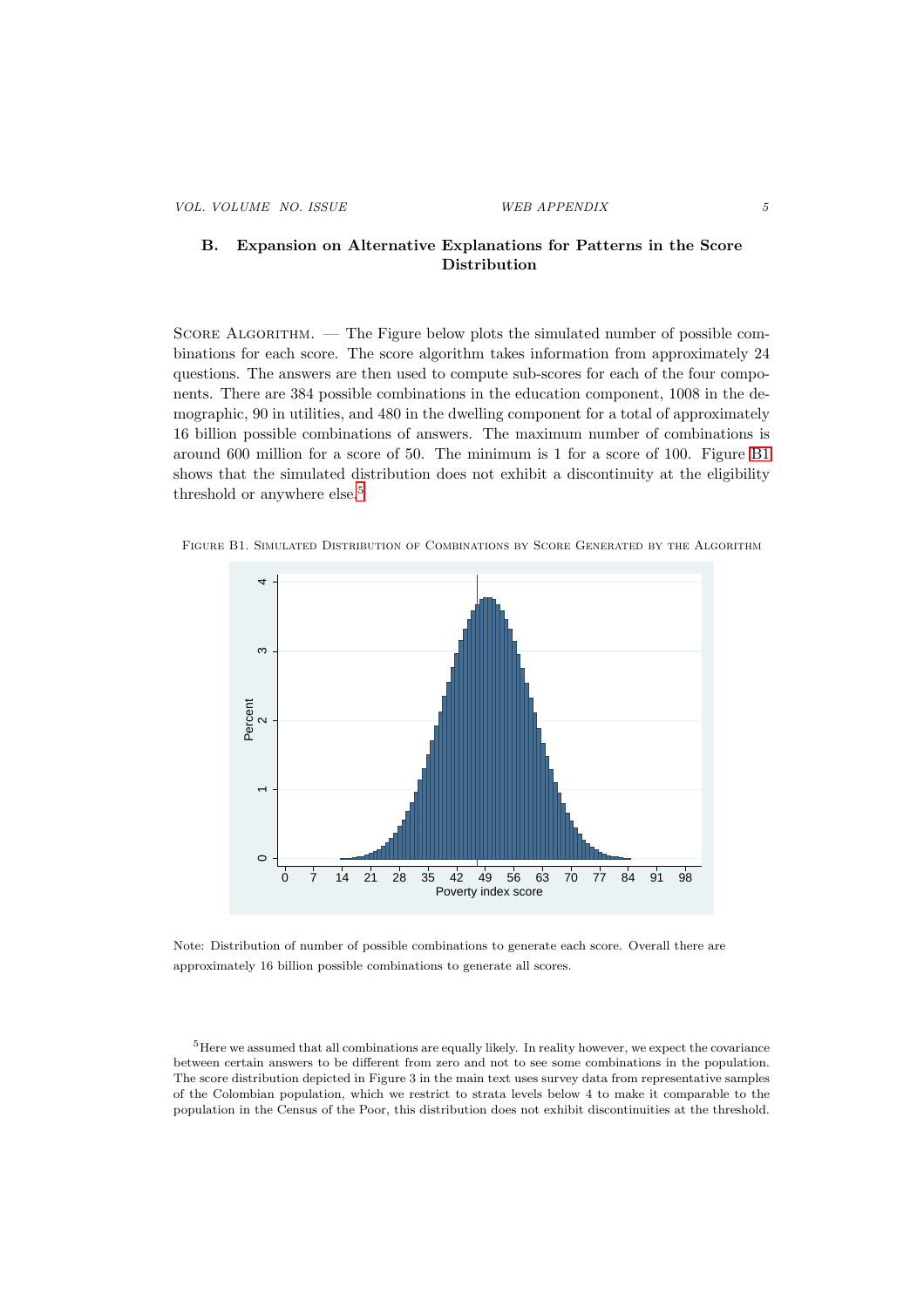SELECTION. — An alternative way to test for selection within a municipality and over time, is to use the geographical information from the 1993 Population Census (prior to the implementation of the Census of the Poor) and see how the characteristics of people in neighborhood blocks interviewed earlier compare to those interviewed later. If the characteristics of people in neighborhood blocks interviewed later are worse than those interviewed earlier then we should expect a left-ward shift in the distribution and be concerned about the possibility of selection.

We do this for one municipality, which we call municipality X, with different patterns in the poverty score distribution before and after 1998. Municipality X exhibits a sharp discontinuity at the eligibility threshold in the post-1998 period, see Figure [B2.](#page-5-0) Using the Census of the Poor we identified neighborhood blocks where interviews were conducted before 1998 and blocks where interviews were conducted after 1998. We took this information to the 1993 Population Census to see if the average characteristics of people interviewed after 1998 are worse than those interviewed before 1998. Accounting for the number of households interviewed in each block we graphed the mean characteristics of the people interviewed in the pre and post-1998 period. Overall, the neighborhoods interviewed later do not look worse than the neighborhoods interviewed earlier as seen in Figure [B3.](#page-6-0) Even if this was the case, we would expect a leftward shift in the distribution and not necessarily a sharp discontinuity exactly at the threshold.



<span id="page-5-0"></span>Figure B2. Poverty Index Score Distribution Pre and Post-1998, Municipality X

Note: Poverty Index Score distribution for municipality X, for years before (left Figure) and after (right Figure) the score algorithm was released to municipal officials.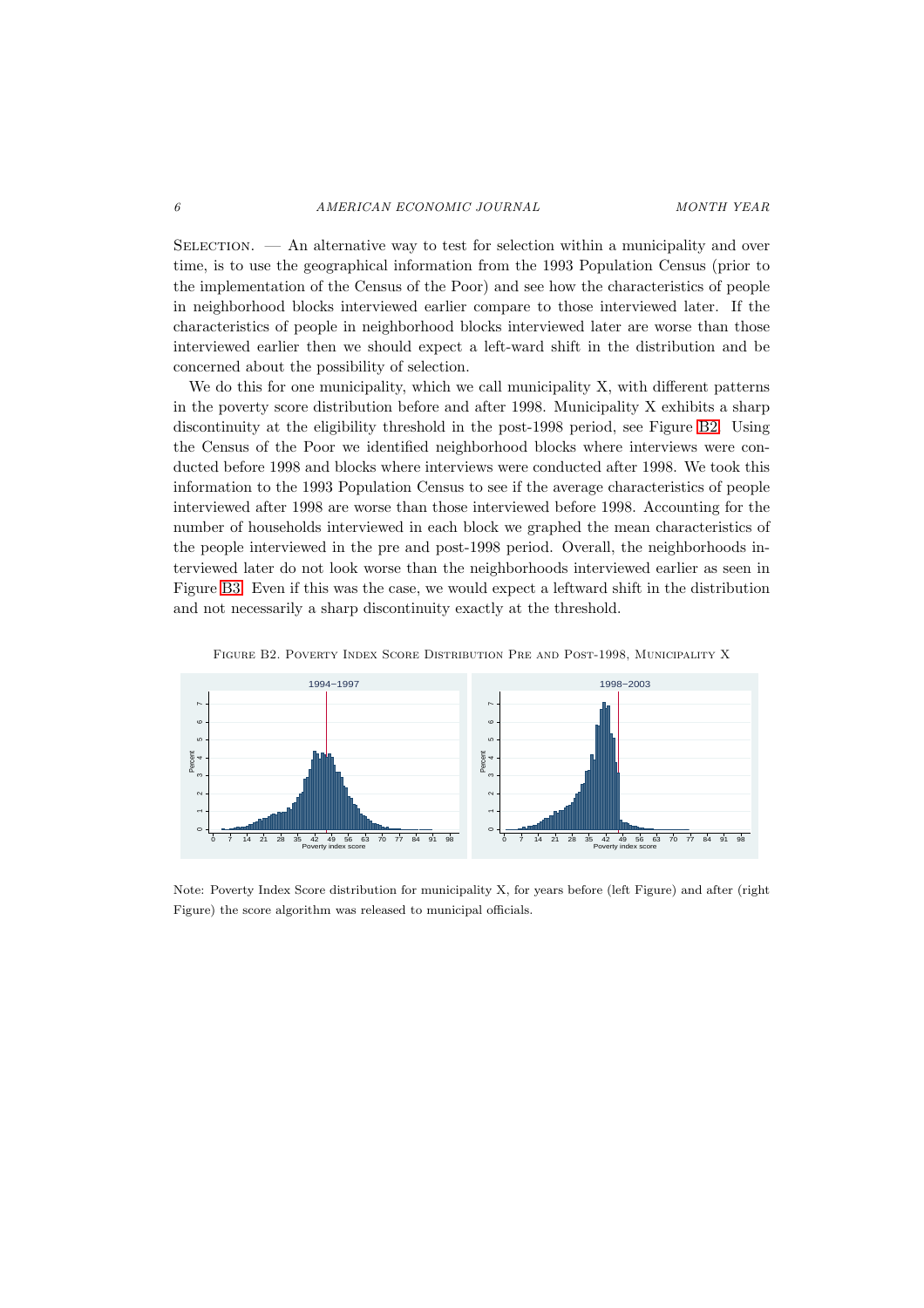

<span id="page-6-0"></span>Figure B3. Characteristics of Neighborhoods using the 1993 Population Census, Muni. X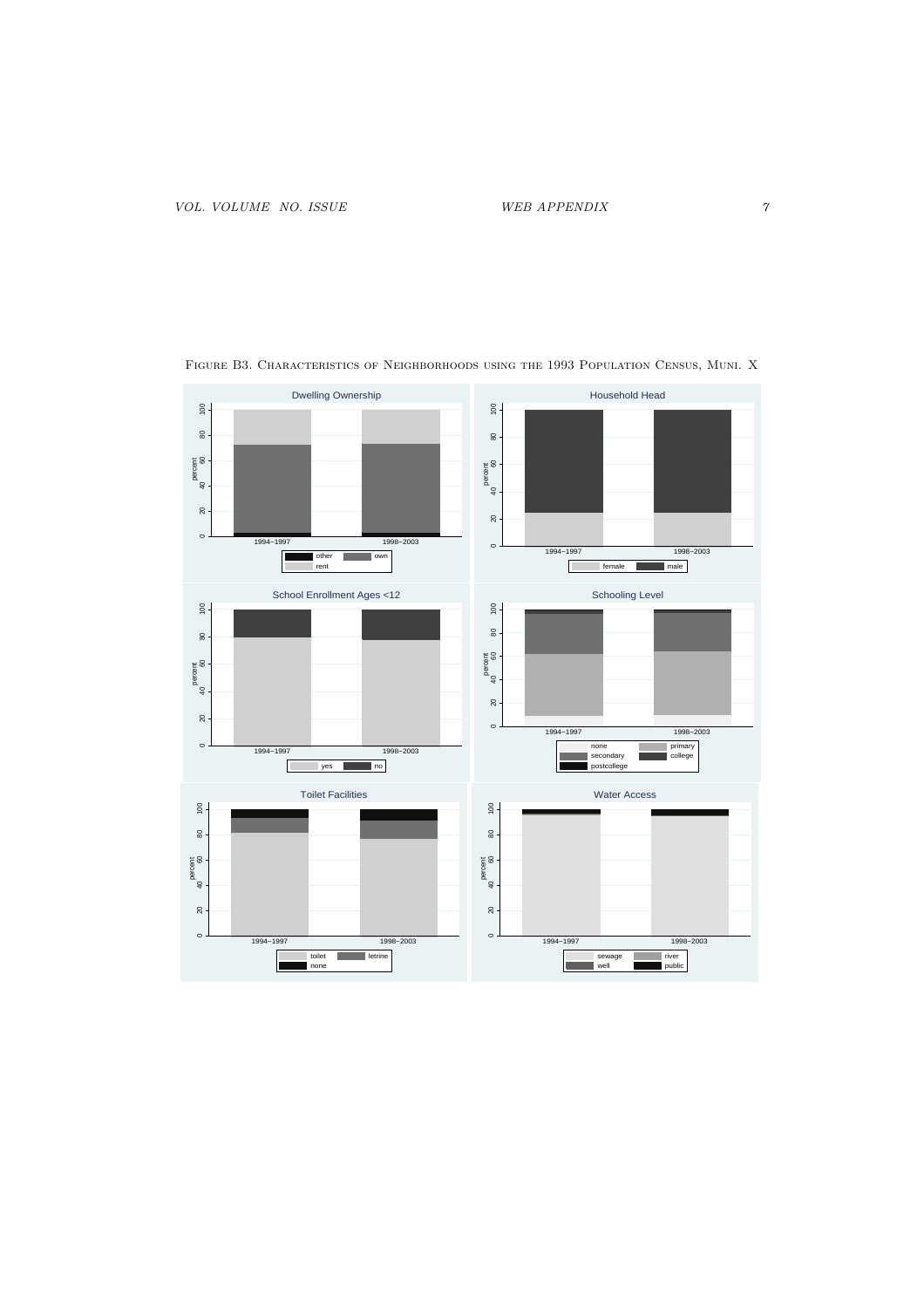### C. Press Articles Documenting Electoral Manipulation in Colombia

"Arrestadas 49 Personas En Comicios" El Tiempo. 20 June 1994. Newspaper online. Available from http://www.eltiempo.com/archivo/documento/MAM-155377. Accessed 7 August 2009.

"Denuncian Posible Fraude Electoral" El Tiempo. 11 March 1994. Newspaper online. Available from http://www.eltiempo.com/archivo/documento/MAM-71134. Accessed 8 August 2009.

"Ramírez, Alcalde Electo De Soacha" El Tiempo. 9 November 1994. Newspaper online. Available from http://www.eltiempo.com/archivo/documento/MAM-247901. Accessed 7 August 2009.

"Demandadas Elecciones De 26 Alcaldes Populares" El Tiempo. 2 December 1994. Newspaper online. Available from http://www.eltiempo.com/archivo/documento/MAM-258336. Accessed 7 August 2009.

"Alcaldes Investigados" El Tiempo. 22 March 1997. Newspaper online. Available from http://www.eltiempo.com/archivo/documento/MAM-556887. Accessed 8 August 2009

"Demandarán Elecciones En Codazzi". El Tiempo. 4 November 1997. Newspaper online. Available from http://www.eltiempo.com/archivo/documento/MAM-667574. Accessed 8 August 2009

"No cambié Carnets del Sisben por Votos" El Pais. Newspaper. 28 November 1997.

"Irregularidades en la Jornada Electoral" El Tiempo. 4 November 1997. Newspaper online. Available from http://www.eltiempo.com/archivo/documento/MAM-694231. Accessed 7 August 2009.

"Juego de Manos" Semana. 30 March 1998. Magazine online. Available from http://www.semana.com/noticias-nacion/juegos-manos/37073.aspx. Accessed 8 August 2009.

"C´omo se Compra un Voto en Colombia." El Tiempo. 20 June 1998. Newspaper online. Available from http://www.eltiempo.com/archivo/documento/MAM-790679#. Accessed 29 July 2009.

"Políticos Ofrecen Cupos en el Sisben a Cambio de Votos" El Pais. Newspaper. 13 October 2000.

"Procuradur´ıa Alerta en Elecciones" El Tiempo. 27 October 2000. Newspaper online. Available from http://www.eltiempo.com/archivo/documento/MAM-1259284. Accessed 8 August 2009.

"Denuncian Anomal´ıas en las Pasadas Elecciones" El Tiempo. 23 November 2000. Newspaper online. Available from http://www.eltiempo.com/archivo/documento/MAM-1231260. Accessed 8 August 2009.

"La Trampa Electoral" Semana. 8 July 2002. Magazine online. Available from http://www.semana.com/noticias-nacion/trampa-electoral/1273.aspx. Accessed 8 August 2009.

"Enriquecimiento a Costa de la Salud" El Tiempo. 30 December 2003. Newspaper online. Available from http://www.eltiempo.com/archivo/documento/MAM-1045041. Accessed 8 August 2009.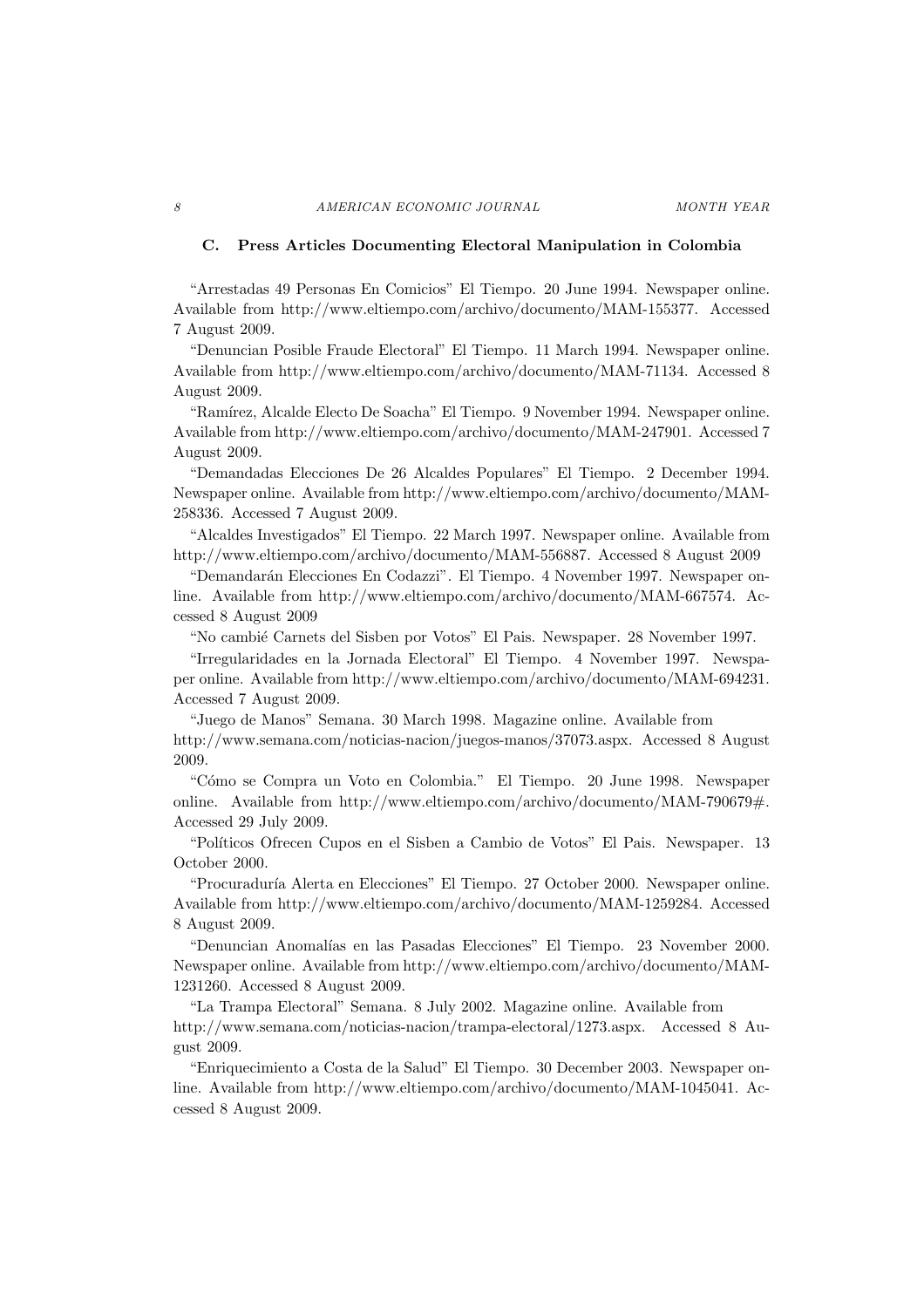# D. Poverty Index Score Algorithm

| Description                                                  | Weight   |
|--------------------------------------------------------------|----------|
| Education Component                                          |          |
| Education of the highest wage earner                         |          |
| Without education                                            | $\theta$ |
| Incomplete primary school                                    | 1.6239   |
| Complete primary school                                      | 3.4435   |
| Incomplete secondary school                                  | 5.0039   |
| Complete secondary school                                    | 7.3434   |
| Incomplete college                                           | 9.7833   |
| Completed college                                            | 11.546   |
| Post-graduate                                                | 12.4806  |
| Avg. education of household members older than 11 years      |          |
| Without education                                            | $\Omega$ |
| (0, 4]                                                       | 1.657    |
| (4, 5]                                                       | 2.9947   |
| (5, 10]                                                      | 4.969    |
| (10, 11]                                                     | 7.6387   |
| (11, 15]                                                     | 9.4425   |
| (15, 16)                                                     | 10.69    |
| More than 16 of schooling                                    | 11.1396  |
| Social security of the highest wage earner                   |          |
| No social security and self-employed or not working          | $\theta$ |
| No social security and works in firm of 2-9 workers          | 1.166    |
| No social security and works in firm of 10 or more workers   | 2.6545   |
| With social security and self-employed or not working        | 3.9539   |
| With social security and works in firm of 2-9 workers        | 5.8427   |
| With social security and works in firm of 10 or more workers | 6.9718   |

*Source: Colombia's National Planning Agency, (DNP). Continued on next page.*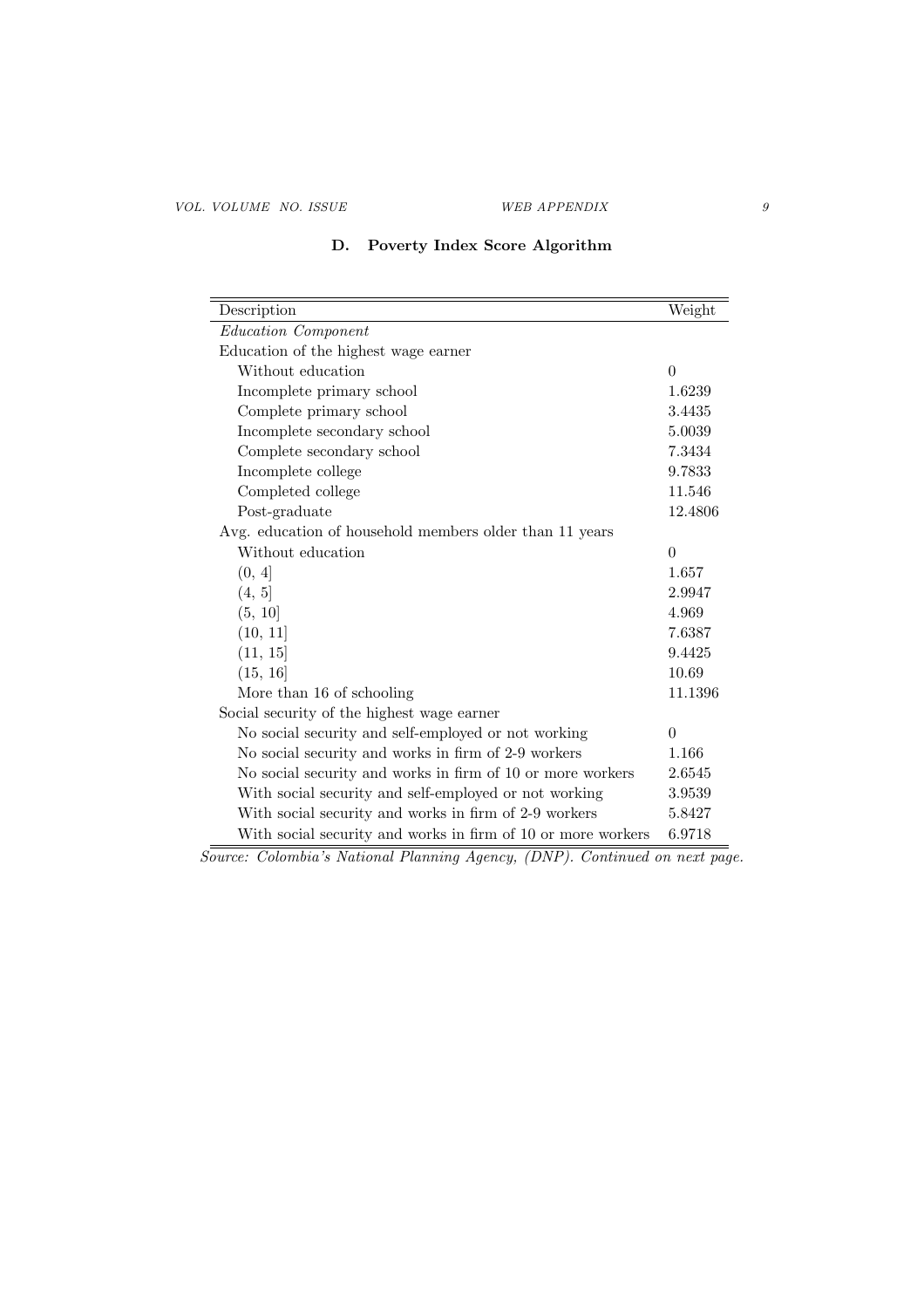| Description                                  | Weight   |
|----------------------------------------------|----------|
| Housing Component                            |          |
| Wall materials                               |          |
| No walls, bamboo                             | $\Omega$ |
| Zinc, cloth, cardboard, metal etc.           | 0.2473   |
| Unpolished wood                              | 2.0207   |
| Mud                                          | 4.8586   |
| Adobe                                        | 6.2845   |
| Rock, bricks or blocks                       | 7.7321   |
| Roof materials                               |          |
| Straw                                        | $\Omega$ |
| Recycled materials (cardboard, metal, etc)   | 2.1043   |
| Tiles, zinc (without a ceiling)              | 3.7779   |
| Tiles, zinc (with a ceiling)                 | 5.0973   |
| Floor materials                              |          |
| Dirt                                         | $\theta$ |
| Unpolished wood                              | 2.9037   |
| Cement                                       | 3.6967   |
| Tiles, vinyl or bricks                       | 5.8712   |
| Rugs, polished wood, marble                  | 6.8915   |
| Number of appliances that the household owns |          |
| None                                         | $\theta$ |
| Up to 3 basic appliances                     | 2.1435   |
| 4 basic appliances without a washer          | 3.0763   |
| 3 to 4 basic appliances with a washer        | 4.7194   |

*Source: Colombia's National Planning Agency, (DNP). Continued on next page.*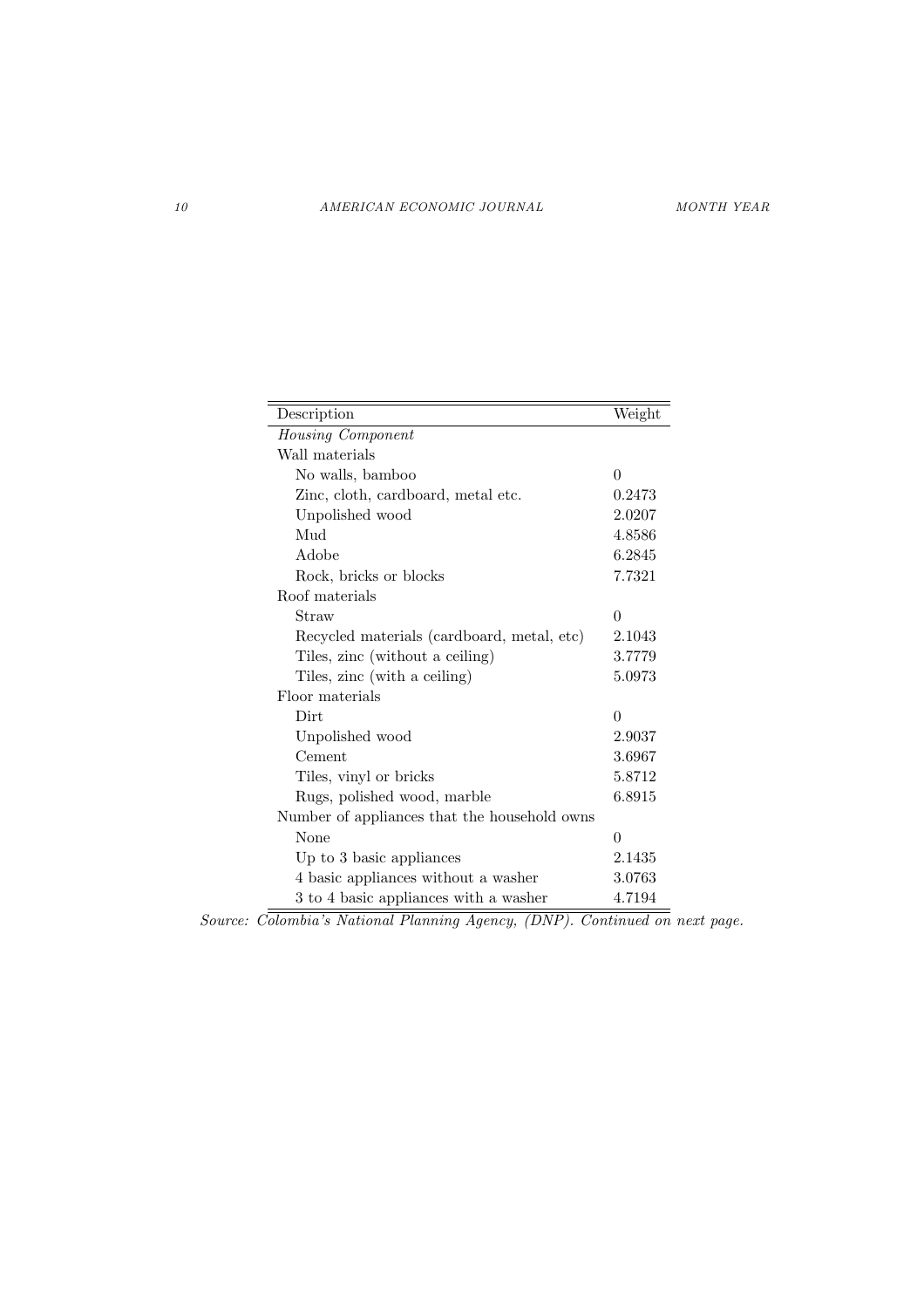| Description                                   | Weight   |
|-----------------------------------------------|----------|
| Demographic Component                         |          |
| Children to family size ratio                 |          |
| More than 0.65                                | $\theta$ |
| (0.0, .65]                                    | 0.2237   |
| No children                                   | 1.4761   |
| Employed to family size ratio                 |          |
| Less than $0.30$                              | $\theta$ |
| (0.30, 0.60]                                  | 0.6717   |
| (0.60, 0.90]                                  | 1.739    |
| More than 0.90                                | 4.0149   |
| Room crowdedness                              |          |
| Less than $0.20$                              | $\theta$ |
| (0.20, 0.30]                                  | 0.5584   |
| (0.30, 0.40]                                  | 1.6535   |
| (0.40, 0.70]                                  | 2.5727   |
| (0.70, 1.00]                                  | 4.3886   |
| (1.00, 4.00]                                  | 6.0042   |
| More than $4.0$                               | 8.3828   |
| Income percapita relative to the minimum wage |          |
| Less than $0.15$                              | $\theta$ |
| (0.15, 0.25]                                  | 0.8476   |
| (0.25, 0.35]                                  | 2.1828   |
| (0.35, 0.50]                                  | 3.5362   |
| (0.50, 0.75]                                  | 5.3636   |
| (0.75, 1.00]                                  | 7.0827   |
| (1.00, 1.25]                                  | 8.2489   |
| (1.25, 1.50]                                  | 9.4853   |
| (1.50, 2.00]                                  | 10.2098  |
| (2.00, 3.00]                                  | 11.3999  |
| (3.00, 4.00]                                  | 13.0872  |
| More than $4.0$                               | 13.7378  |

*Source: Colombia's National Planning Agency, (DNP). Continued on next page.*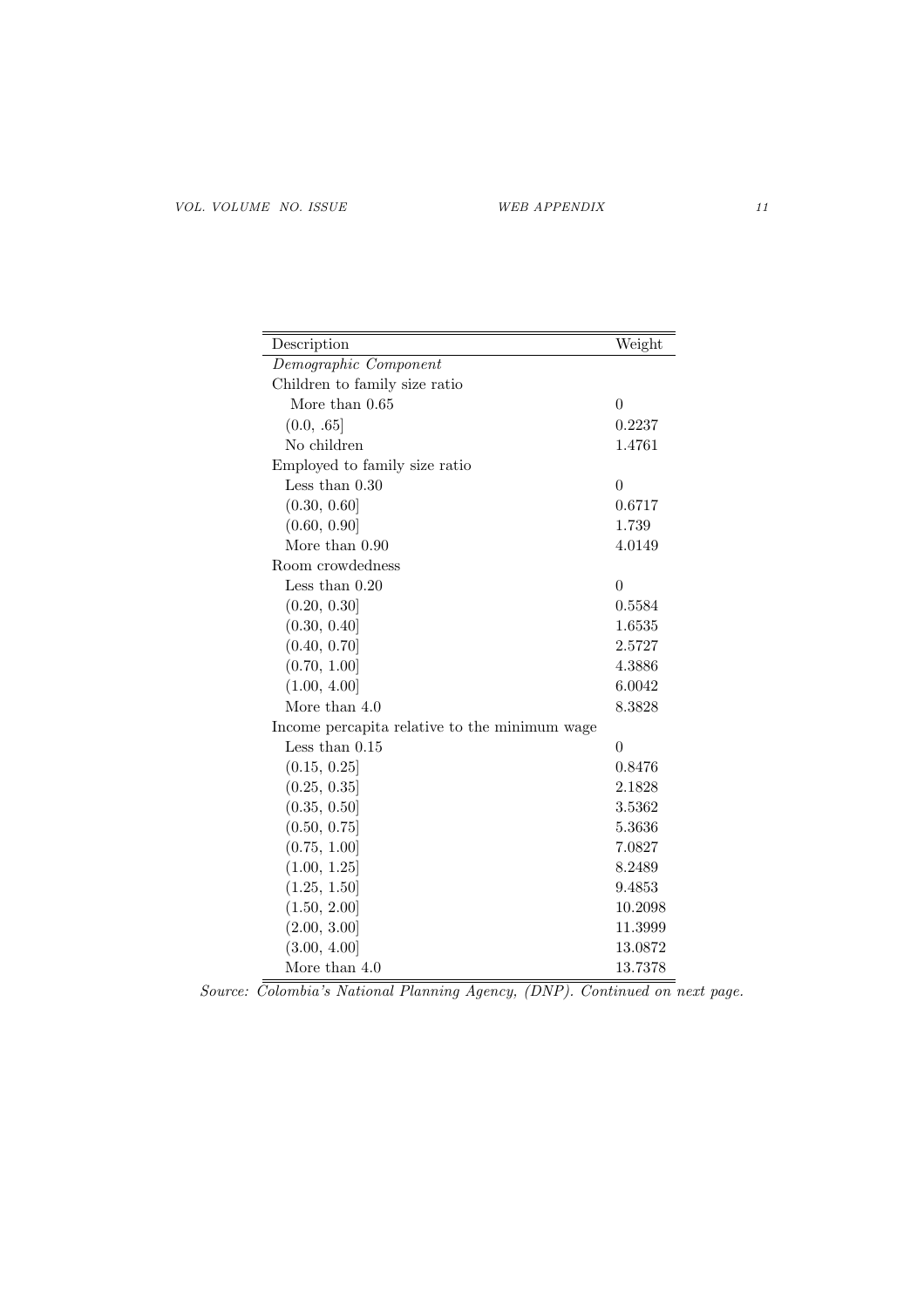| Description                               | Weight   |
|-------------------------------------------|----------|
| Utilities Component                       |          |
| Water source                              |          |
| River or spring                           | 0        |
| Public well/pool or other source          | 1.1601   |
| Well without a pump                       | 2.6497   |
| Well with a pump                          | 4.6037   |
| Truck                                     | 6.1693   |
| Water/sewage system                       | 7.2554   |
| Type of toilet facilities                 |          |
| No toilet facilities                      | $\theta$ |
| Latrine                                   | 2.4519   |
| Toilet without connection to water source | 3.3323   |
| Toilet connected to a well                | 3.9615   |
| Toilet connected to sewage                | 6.8306   |
| Waste collection and disposal             |          |
| Throw it to a lot                         | 0        |
| Take it to a container                    | 2.1291   |
| Picked by garbage collection services     | 3.2701   |

*Source: Colombia's National Planning Agency, (DNP).*